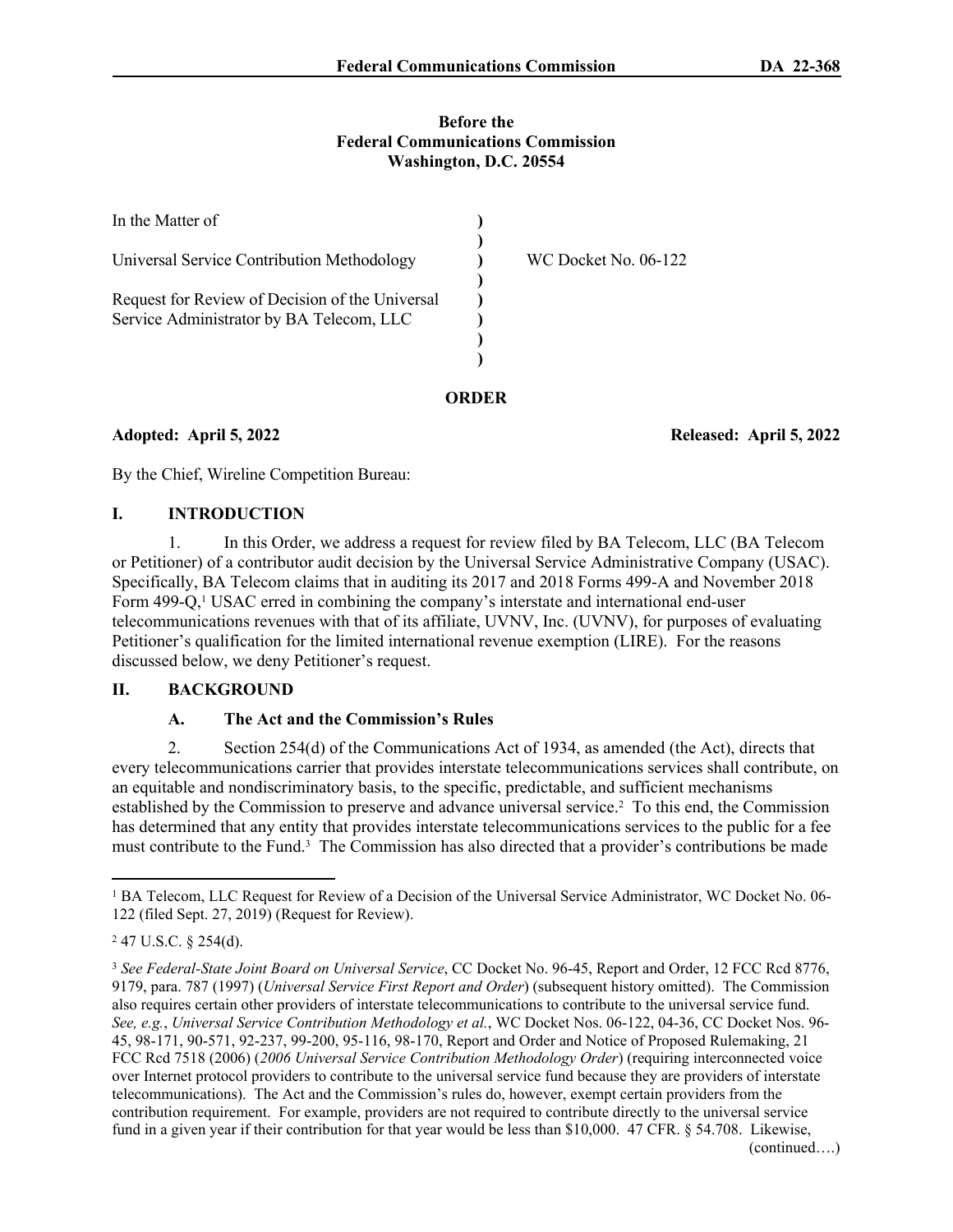"on the basis of its projected collected interstate and international end-user telecommunications revenues, net of projected contributions."<sup>4</sup>

3. The Commission's rules, however, limit the contribution obligation for entities providing predominantly international services. Specifically, the Limited International Revenues Exception (LIRE) exempts a provider from including in its contribution base its international end-user telecommunications revenues if its interstate end-user telecommunications revenues comprise less than 12% of its combined interstate and international end-user telecommunications revenues.<sup>5</sup> The Commission established the LIRE in 1999 in response to a remand from the U.S. Court of Appeals for the Fifth Circuit that held that the Commission's previous rule, which had required providers with limited interstate telecommunications revenues to contribute based on both their interstate and international revenues but exempted providers without interstate telecommunications revenues,<sup>6</sup> was "arbitrary and capricious and manifestly contrary to the statute" because it required many predominantly international carriers to "contribute more in universal service payments than they will generate from interstate service."7 The court also found that the rule was not "equitable and nondiscriminatory" as required by section 254(d) of the Act because it "damages some international carriers . . . more than it harms others."<sup>8</sup>

4. The LIRE is intended to exclude from the contribution base the international end-user telecommunications revenues of any telecommunications provider whose annual contribution, based on the provider's interstate and international end-user telecommunications revenues, would exceed the amount of its interstate end-user revenues.<sup>9</sup> The Commission concluded that the rule is consistent with the determination of the Fifth Circuit that requiring a carrier to pay more in universal service contributions than it derives from interstate revenues violates the requirement in section 254(d) of the Act that universal service contributions be equitable and nondiscriminatory.<sup>10</sup>

# **B. USAC Decision**

5. Petitioner provides international calling services from the United States to India and thirty-seven other countries.11 According to Petitioner, the company qualified for the LIRE from 2009- 2016 and paid Universal Service Fund (USF) fees exclusively on its interstate end-user telecommunications revenue.12 Petitioner's original 2017 and 2018 Forms 499-A and November 2018 Form 499-Q did not identify a holding company and, based on those filings, USAC determined that the

4 47 CFR § 54.706(b); *see Universal Service First Report and Order*, 12 FCC Rcd at 9202, para. 836.

5 47 CFR § 54.706(c).

6 The Commission's previous rules required all entities providing interstate telecommunications to the public for a fee to contribute to universal service support based on their interstate and international revenues, unless they qualified for the *de minimis* exception. It made no exception for entities that derived most, but not all, of their revenue from international telecommunications. *See* 47 CFR §§ 54.706, 54.708 (1999)*.*

<sup>7</sup> *Texas Off. of Pub. Util. Couns. v. Fed. Commc'ns Comm'n*, 183 F.3d 393, 434-435 (5th Cir. 1999) (*TOPUC*).

8 *Id.* at 435.

<sup>9</sup> *See Federal-State Joint Board on Universal Service; Access Charge Reform,* CC Docket Nos. 96-45, 96-262, Report and Order, 15 FCC Rcd 1679, 1687-89, paras. 19-22 (1999) (*Universal Service Eighth Report and Order*).

<sup>10</sup> *See id.* at 19 (*citing TOPUC,* 183 F.3d at 434-35).

<sup>11</sup> Request for Review at 3.

12 *Id*.

<sup>(</sup>Continued from previous page)

providers with purely intrastate or international revenues are not required to contribute. *Universal Service First Report and Order*, 12 FCC Rcd at 9174, para. 779. Certain government entities, broadcasters, schools, libraries, systems integrators, and self-providers are also exempt from the contribution requirement. 47 CFR § 54.706(d). Unless a telecommunications provider meets one of the exemptions, however, it must contribute to the universal service fund.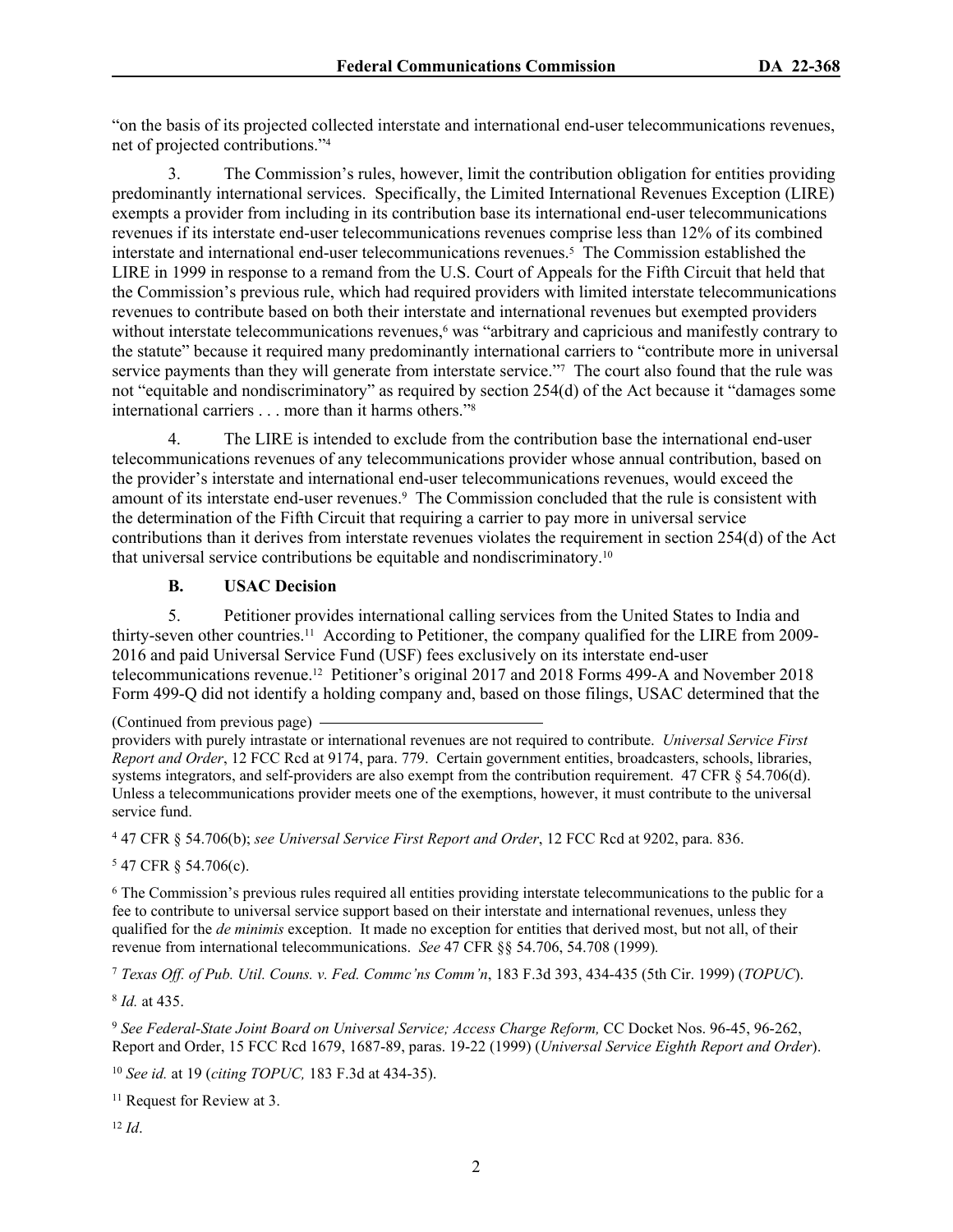company qualified for the LIRE and therefore did not have a direct USF liability.13 Petitioner later revised these forms to identify Ka'ena Corporation as its holding company.14 A separate company, UVNV, also identified Ka'ena Corporation as its holding company on its 2017 and 2018 Form 499-A.<sup>15</sup>

6. USAC performed true-up adjustments based on Petitioner's revised Forms.16 Pursuant to section 54.706(c) of the Commission's rules, USAC considered the interstate and international end-user telecommunications revenues of both Petitioner and its affiliate, UVNV, when it evaluated each entity's eligibility for the LIRE.<sup>17</sup> Based on the combined revenues, USAC determined that Petitioner no longer qualified for the LIRE and calculated the company's contribution liability based on both its international and interstate end-user telecommunications revenues, rather than on the interstate revenues alone.<sup>18</sup> Petitioner appealed USAC's decision, requesting that USAC restore the company's LIRE qualification.<sup>19</sup> USAC denied the appeal on July 29, 2019.<sup>20</sup>

# **C. Petitioner's Request for Review**

7. Petitioner filed a request for review of USAC's decision on September 27, 2019.21 In the request for review, Petitioner argues that by combining Petitioner and UVNV's end-user interstate and international telecommunications revenue to determine Petitioner's LIRE qualification, USAC improperly interpreted section 54.706(c) of the Commission's rules "in contravention of its limited authority."<sup>22</sup> Petitioner argues that section 54.706(c) reflects the Commission's intent "to cover a reporting entity's Non-Filer Affiliates, such as *de minimis,* governmental, or systems integrators/self-providers - entities which are themselves exempt from contributing to the USF for specific reasons (even though they may derive revenue from both interstate and international telecommunications)."23 Petitioner argues that by reading the rule to require inclusion of revenue from all affiliated telecommunication providers rather than limiting it to non-contributing affiliates, USAC applied an interpretation of section 54.706(c) that: 1) is contrary to the Commission's intent in adopting the rule; 2) leads to absurd and impractical results; 3) violates judicial precedent from which the LIRE is derived; and 4) conflicts with principles of statutory construction.<sup>24</sup>

#### **III. DISCUSSION**

8. We find that USAC correctly applied section 54.706(c) of the Commission's rules in determining Petitioner's contribution obligation. Section 54.706(c) of the rules requires USAC, for purposes of identifying a filer's eligibility for the LIRE, to consider the combined interstate and

<sup>14</sup> *Id.* at 3-4.

<sup>15</sup> *Id.*

<sup>16</sup> *Id.*

<sup>18</sup> *Id.*

<sup>19</sup> *Id.* at 5.

<sup>20</sup> *Id*.

<sup>21</sup> *See supra* note 1.

<sup>22</sup> Request for Review at 5-6.

<sup>23</sup> *Id.* at 10. Petitioner argues that when the Commission adopted section 54.706(c) in 1999, the Commission "recognized a clear distinction between Filers and Non-Filers" and uses these terms in its petition. *See, e.g.*, *id*. at 10-11. For purposes of this order we refer to these parties as "filers" or "contributors" and "non-contributors."

<sup>24</sup> *Id.* at 7-20. Petitioner argues that the reference in section 54.706(c) to an entity's affiliates was intended to cover a reporting entity's non-filer affiliates, such as *de minimis,* governmental, or systems integrators/self-providers. *Id.*

<sup>13</sup> *Id.*

<sup>&</sup>lt;sup>17</sup> Request for Review at 4.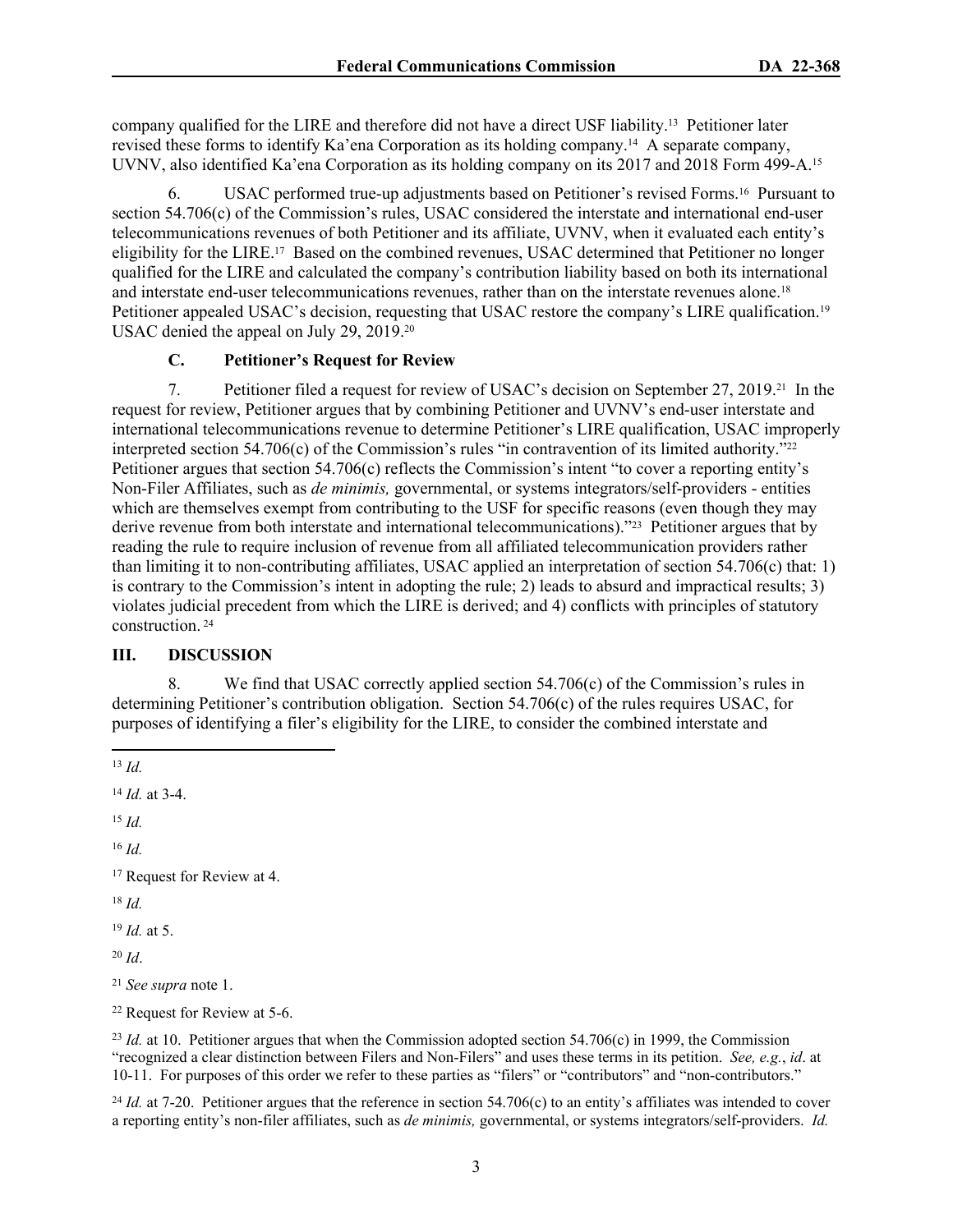international revenues of an entity and *all* of its affiliates. As such, USAC was correct to combine Petitioner's interstate and international revenues with that of its affiliate, UVNV, for purposes of determining whether Petitioner qualified for the LIRE.

## **A. USAC's Implementation of Section 54.706(c) is Consistent with the Commission's Intent**

9. Section 54.706(c) states:

An entity required to contribute to the federal universal service support mechanism whose projected collected interstate end-user telecommunications revenues comprise less than 12 percent of its combined projected collected interstate and international end-user telecommunications shall contribute based only on such entity's projected collected interstate end-user telecommunications revenues, net of projected contributions. For purposes of this paragraph, an 'entity' shall refer to the entity that is subject to the universal service reporting requirements in § 54.711 and shall include *all* of that entity's affiliated providers of interstate and international telecommunications and telecommunications services.<sup>25</sup>

10. We find that the plain language of 54.706(c) unambiguously requires USAC to consider the interstate and international telecommunications and telecommunications services of *all* of a filer's affiliates. Had the Commission intended to refer only to a subset of affiliates in its definition of "entity" it would have done so. The Form 499-A instructions support this finding in directing filers to determine their LIRE eligibility by excluding their international revenues from their contribution base if the total amount of interstate revenues for the filer "consolidated with *all* affiliates is less than [the current LIRE threshold percentage of the total interstate and international revenues] for the filer consolidated with *all* affiliates."<sup>26</sup>

11. Despite the clear language of the LIRE rule and the Form 499-A filing instructions, Petitioner asserts that the Commission intended to include only non-contributing entities, claiming that this intent "is apparent not only from the reading of the provision in its entirety, but also from the context in which the FCC promulgated the regulation, as well as the purpose of the regulation."27 Petitioner argues that the Commission expanded the definition of "entity" in the second sentence of the rule to include only these non-contributing affiliates because it intended to prevent a LIRE-qualifying entity from circumventing the contribution obligation on some of its international revenues by hiding revenues in a shell company that would be exempt from contributing to the Fund (*i.e.* a *de minimis* provider).28 We do not agree.

<sup>25</sup> 47 CFR § 54.706(c) (emphasis added).

<sup>26</sup> *See, e.g.*, 2017 Instructions to the Telecommunications Reporting Worksheet, FCC Form 499-A at 50 (emphasis added) ("Line  $423(e)$  is excluded from the contribution base if the total of amounts on Line  $423(d)$  for the filer consolidated with all affiliates is less than 12% of the total of Line  $423(d) +$  Line  $42(e)$  for the filer consolidated with all affiliates.").

<sup>&</sup>lt;sup>27</sup> Petitioner states that when the Commission adopted section  $54.706(c)$  in 1999, it "recognized a clear distinction between Filers and Non-Filers" that were exempt from contributions despite the fact that they derived revenues from providing telecommunications services. The Petitioner argues that "[a]gainst this backdrop, in 1999, the FCC adopted the LIRE exemption, as embodied in Section 54.70(c). Because the Commission knew that certain Non-Filers still derived telecommunications revenues, it adopted the second sentence of Section 54.706(c)." Request for Review at 10-11.

<sup>28</sup> Request for Review at 12, n.32.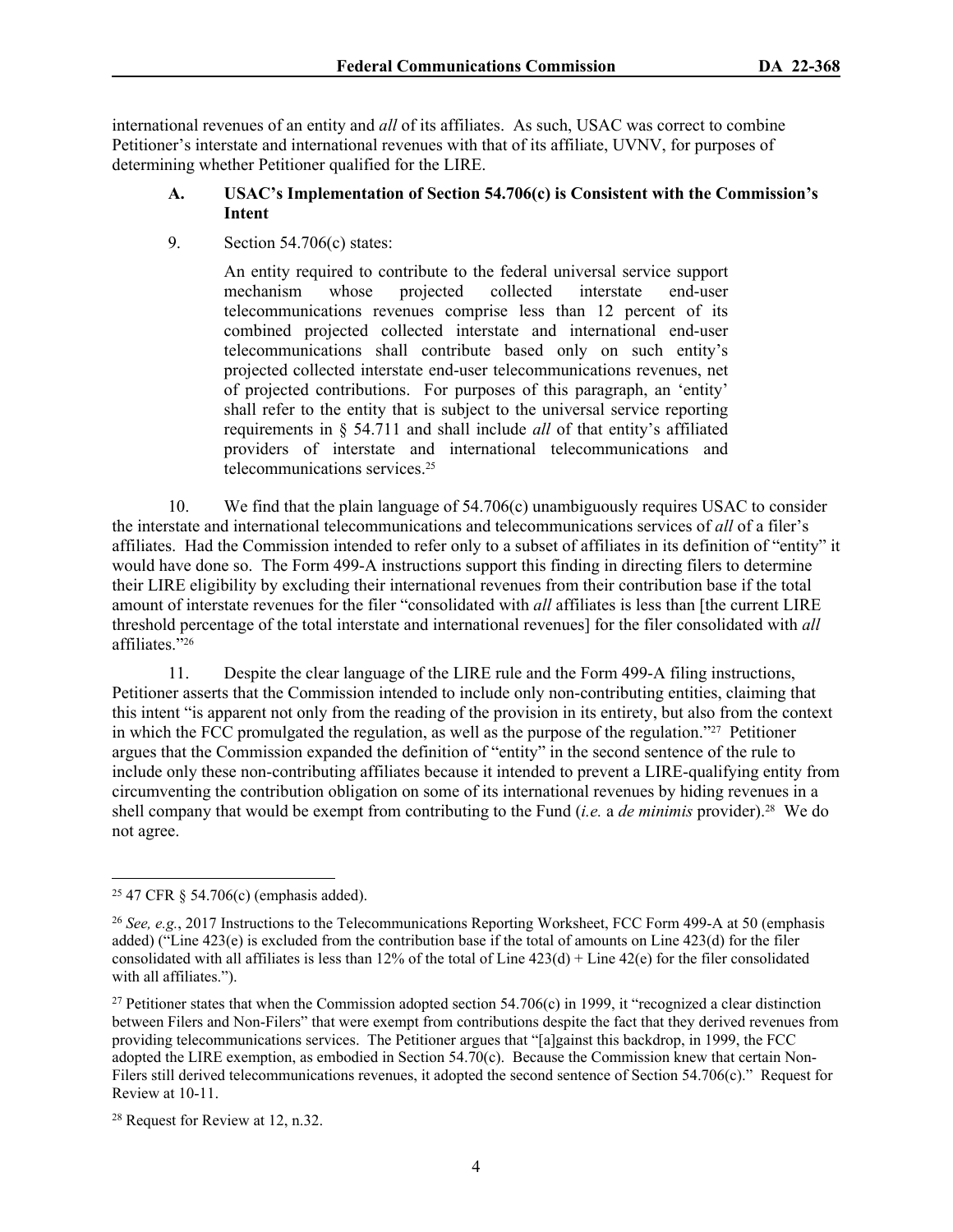12. Petitioner's interpretation of affiliates effectively strips the rule of the purpose of specifically defining "entity" for LIRE eligibility. First, with the exception of *de minimis* providers, the providers that are exempt from contributing to the Fund have little or no international service by virtue of the nature of their service.29 In addition, a provider qualifies for the *de minimis* exemption only if its contribution obligation does not exceed \$10,000.30 The amount of international revenue a filer could shelter in a *de minimis* subsidiary therefore is limited. We find it illogical to interpret the Commission's reference in section 54.706(c) to *all affiliates* to pertain to only certain affiliates that have little to no international telecommunications revenues.

13. Petitioner's interpretation of the rule would permit any provider – including the largest providers of interstate service – to avoid contributing on their international revenue by creating subsidiaries for the provision of their international telecommunications service offerings. This is precisely an outcome that section 54.706(c) intends to prevent. Indeed, when the Commission adopted the LIRE, it expressly declined to exempt all international revenues from contributions and instead designed a limited exemption for only those international providers whose interstate service is ancillary to their primary international operations.31 The Commission concluded that the LIRE addressed the *TOPUC* court's concerns that such carriers are not disadvantaged vis-à-vis exclusively international providers not subject to any universal service contribution requirements.<sup>32</sup> Section 54.706(c) limits the exemption by basing eligibility on the combined revenues of affiliated entities.

14. Petitioner argues that inclusion of all affiliate(s)' revenues in the calculation is inconsistent with the Commission's stated intent to adopt a rule that allows providers to know whether they qualify for the LIRE "as soon as they prepare their worksheet" because it requires the contributor to investigate and determine the interstate and international revenue of their affiliates.<sup>33</sup> Petitioner's reliance on this statement, however, is misplaced. When the Commission adopted the LIRE, it considered two alternative methods for creating the LIRE – one based on a predetermined percentage of the provider's interstate revenues and one based on the relationship between a provider's actual contribution and the amount of its interstate revenues, determined quarterly.34 The Commission declined to adopt the latter approach, finding that it was not as specific and predictable as a methodology that would determine LIRE eligibility based on a specified percentage.<sup>35</sup> The language cited by Petitioner was referring to the

<sup>30</sup> 47 CFR § 54.708.

<sup>32</sup> *Universal Service Eighth Report and Order,* 15 FCC Rcd at 1689, para. 21.

<sup>29</sup> In addition to *de minimus* providers, exempt entities include non-profit health care providers; broadcasters; systems integrators that derive less than five percent of their systems integration revenues from the resale of telecommunications, government entities that purchase telecommunications services in bulk on behalf of themselves, entities that offer interstate telecommunications to public safety or government entities but not to others, and public safety and local governmental entities non-profit schools, colleges, universities, and libraries. 2022 Form 499-A Instructions at 7-9.

<sup>31</sup> *Universal Service Eighth Report and Order,* 15 FCC Rcd at 1689, para. 22 ("We decline to adopt a more expansive exception than the rule adopted here, or to exclude international revenues from the contribution requirement altogether in light of section 254(d)'s mandate requiring all interstate telecommunications providers to contribute without regard to whether those providers' revenues are interstate or international.").

<sup>33</sup> Request for Review at 12-13 (citing *Universal Service Eighth Report and Order*, 15 FCC Rcd at 1689, para. 24 ("As soon as providers prepare their worksheets they will know with certainty whether their interstate end-user telecommunications revenues [meet the LIRE threshold].")).

<sup>34</sup> *Universal Service Eighth Report and Order*, 15 FCC Rcd at 1689-90, paras. 24-25. The Commission found that under the latter approach, "the provider's eligibility for the exception would depend on the level of the quarterly contribution factor, which varies from quarter to quarter, and providers with a percentage of interstate end-user telecommunications revenues close to the contribution factor would not know with certainty whether they qualified for the exception until the contribution factor was announced shortly before the beginning of each quarter.

<sup>35</sup> *Universal Service Eighth Report and Order*, 15 FCC Rcd at 1689, para 24.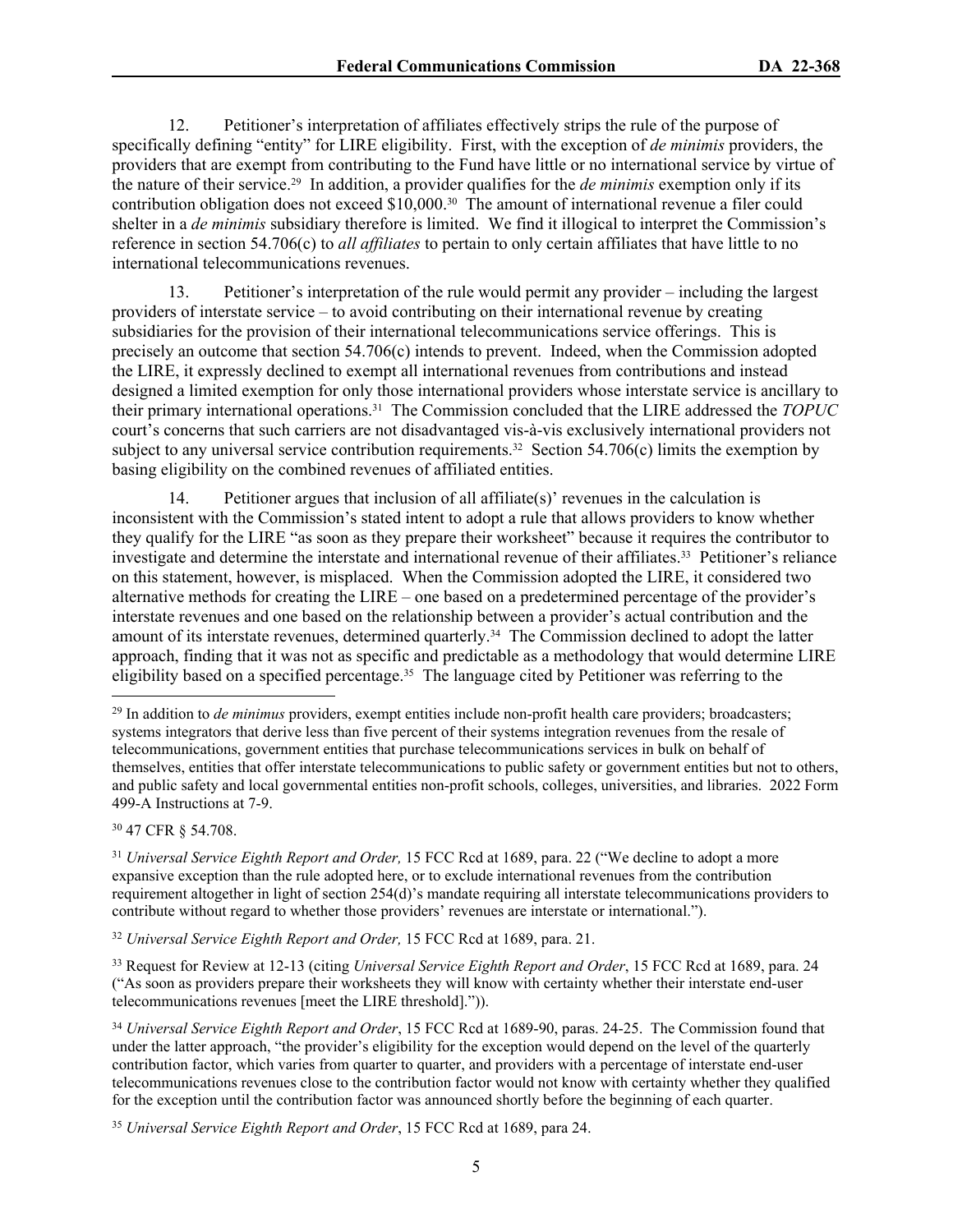benefits of adopting the current LIRE methodology vis-à-vis the alternative methodology. It is not evidence of the Commission's intent to include only a subset of an entity's affiliates when calculating that entity's LIRE eligibility. We therefore reject Petitioner's argument that section 54.706(c) of the Commission's rules reflects the Commission's intent that only the revenues of non-contributing affiliates be considered when determining an entity's eligibility for the LIRE.<sup>36</sup>

## **B. USAC's Interpretation of the Rule Does Not Yield Absurd Results**

15. Petitioner next argues that USAC's interpretation of the rule leads to "absurd results."<sup>37</sup> Specifically, Petitioner argues that combining the revenues of all of an entity's affiliates to determine its LIRE eligibility essentially requires affiliated entities to report on a consolidated basis and effectively requires USAC to audit all of the affiliated entities.<sup>38</sup> Petitioner claims that this practice "strip[s] the corporate identity of each individual affiliate, treating them as a single entity in violation of principles of corporate sovereignty" and unduly burdens corporations with multiple affiliates by requiring coordinated reporting.39 These arguments have no merit.<sup>40</sup>

16. A Form 499-A filing entity's need for coordination with its affiliates for purposes of determining eligibility for the LIRE does not require filing on a consolidated basis. Indeed, affiliated companies are not permitted to file on a consolidated basis unless they meet a number of specific criteria, which are not present here, and even then, consolidated filing is optional.<sup>41</sup> Affiliated companies that do not meet the requisite criteria must file on an individual basis and merely identify their affiliated filers (typically the name of the filer's holding company or controlling entity, if any) on Line 106 of their Forms 499-A.<sup>42</sup> For purposes of determining whether a provider qualifies for the LIRE, USAC merely uses Line 106 to identify the affiliate(s) of the provider claiming the LIRE and their combined interstate and international revenue as reported on their annual Forms 499-A. Contrary to Petitioner's argument, USAC does not conduct an audit of an entity's affiliates for purposes of determining whether that entity qualifies for the LIRE.43 We find no basis for concluding that consolidating the revenues of BA Telecom and its affiliate for purpose of determining LIRE eligibility "has stripped the company of its corporate identity."<sup>44</sup>

17. We also find no merit in the argument that the requirement to coordinate with affiliates is unduly burdensome and discriminatory because it does not apply to companies that do not have affiliates.45 Consideration of contributors' affiliates for the purpose of determining whether they qualify for the LIRE is no more burdensome than qualification requirements based on affiliate relationships set

<sup>37</sup> *Id.* at 14-18.

<sup>38</sup> *Id.* at 15-16.

<sup>39</sup> *Id.* at 16-17.

<sup>40</sup> Indeed, Petitioner's arguments here essentially amount to an untimely filed petition for reconsideration of the LIRE rule that was adopted in the *Universal Service Eighth Report and Order* in 1999." *Universal Service Eighth Report and Order*, 15 FCC Rcd at 1687-89, paras. 19-22.

<sup>41</sup> *See* 2022 Form 499-A Instructions at 11-12.

<sup>42</sup> *See id.* at 16.

<sup>43</sup> Providers subject to a USAC audit must provide detailed documentation such as financial statements, information about customers, and general ledger information to show that they are in compliance with the contribution rules. *See* https://www.usac.org/about/appeals-audits/beneficiary-and-contributor-audit-program-bcap/ (last visited Apr. 5, 2022); *see also* https://www.usac.org/wp-content/uploads/about/documents/pdf/audit/Contributors-Audit.pdf (last visited Apr. 5, 2022).

<sup>44</sup> Request for Review at 16-17.

<sup>45</sup> *Id.* at 17-18.

<sup>36</sup> Request for Review at 10-11.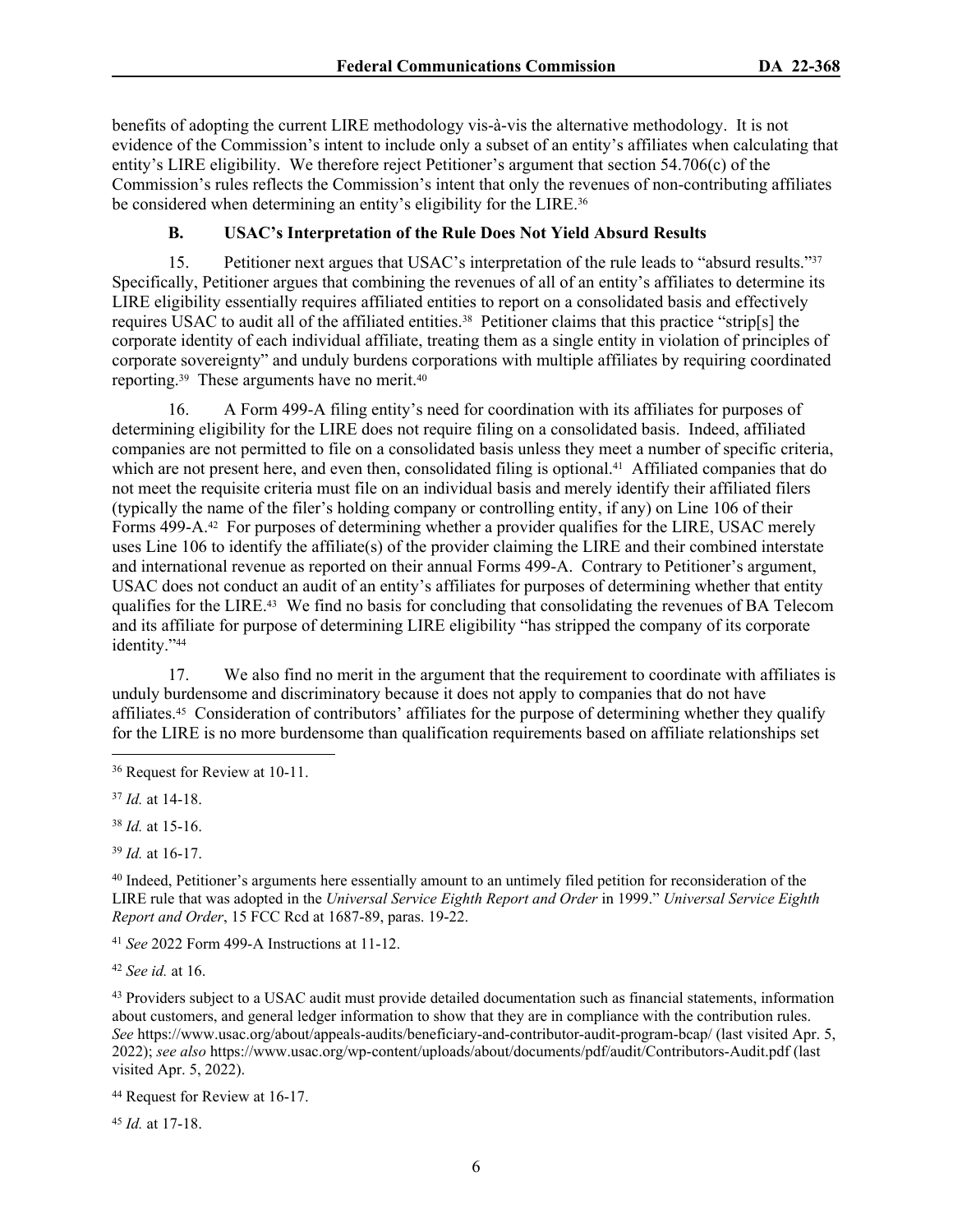forth in other Commission rules.46 Neither does this argument advance Petitioner's case in claiming the LIRE rule is meant to apply to only non-filer affiliates as that interpretation too would still require coordination with affiliates.

## **C. Petitioner's Other Claims Are Also Meritless**

18. Petitioner argues that USAC's interpretation of section 54.706(c) renders language in the provision that defines the term "entity" superfluous and violates principles of statutory construction.47 In addition, Petitioner argues that the Fifth Circuit's use of the term "carrier" in *TOPUC* refers to a single contributor, which under the Commission's rules refers to individual filers.<sup>48</sup> Petitioner further argues that the court therefore "effectively invalidated any requirement that would obligate any single contributor to contribute more to the USF than that contributor could generate in interstate revenues."49 We find that Petitioner's argument is meritless and relies on a strained reading of both the rule and the *TOPUC* decision. As discussed above, Petitioner's interpretation of the rule is at odds with the plain language of the text and would allow providers to exempt all of their international revenue, no matter what their relative percentages of interstate and international revenue, by creating a single subsidiary for the provision of all of their international service – an outcome expressly rejected by the Commission when it adopted the LIRE.<sup>50</sup>

19. Finally, Petitioner argues that USAC "exceeded the bounds of its authority" and violated Petitioner's due process rights because it 1) applied an interpretation of section 54.706(c) that had not been adopted by the Commission, and 2) did not provide notice to Petitioner "that the rule would be applied in this manner."51 We reject these arguments. Section 54.706(c) clearly states that for purposes of determining an entity's LIRE eligibility, that entity "shall include all of that entity's affiliated providers of interstate and international telecommunications and telecommunications services." In addition, the Form 499-A Instructions direct filers to calculate their LIRE eligibility based on the interstate and international contribution base for "all affiliates."52 Contrary to Petitioner's claim, the Commission applies the same interpretation of section 54.706(c) as USAC did in the instant appeal, and indeed did so

<sup>47</sup> Request for Review at 18-19. Petitioner asserts that the term "entity" refers to the subject of the universal service reporting requirements in section 54.711, making additional reference to the entity's affiliated providers superfluous. Petitioner argues that the language "shall include all of that entity's affiliated providers of interstate and telecommunications services" refers to something "in addition to and distinct from" an entity with contribution and reporting obligations. *Id.* at 19. According to Petitioner, USAC's interpretation "would render much of the definition superfluous because an entity's reporting and contributing affiliates would be considered 'entities[.]'" *Id.*

<sup>48</sup> *Id.* at 9.

<sup>49</sup> Request for Review at 7-9. Petitioner asserts that under the Commission's rules, "'contributors' are independent individual filers." *Id.*

*<sup>50</sup> See Universal Service Eighth Report and Order,* 15 FCC Rcd at 1689, para. 22 (declining to exclude international revenues from the contribution requirement).

<sup>51</sup> Request for Review at 20.

<sup>52</sup> *See, e.g.*, 2022 Form 499-A Instructions at Appendix A ("Line 423(e) is excluded from the contribution base if the total of amounts on Line 423(d) for the filer consolidated with all affiliates is less than 12% of the total of Line 423(d) + Line 423(e) for the filer consolidated with all affiliates. *See* 47 CFR § 54.706(c)").

<sup>46</sup> *See, e.g.*, 47 CFR § 64.2101 (stating that the threshold of 100,000 domestic retail subscriber lines includes "the total of all business and residential fixed subscriber lines and mobile phones and aggregated over *all of the provider' affiliates*") (emphasis added); 47 CFR § 1.2110(c); Amendment of Part 1 of the Commission's Rules—Competitive Bidding Procedures, WT Docket No. 97082, *Order on Reconsideration of the Third Report and Order, Fifth Report and Order, and Fourth Further Notice of Proposed Rule Making*, 15 FCC Rcd 15293 at 15323-27, paras. 58-67 (2000) (modified by Erratum, DA 00-2475 (rel. Nov. 3, 2000)) (requiring that the aggregated gross revenues of the applicant, its controlling interests and their affiliates be attributed to the applicant when assessing whether an applicant is eligible for the Commission's small business provisions).